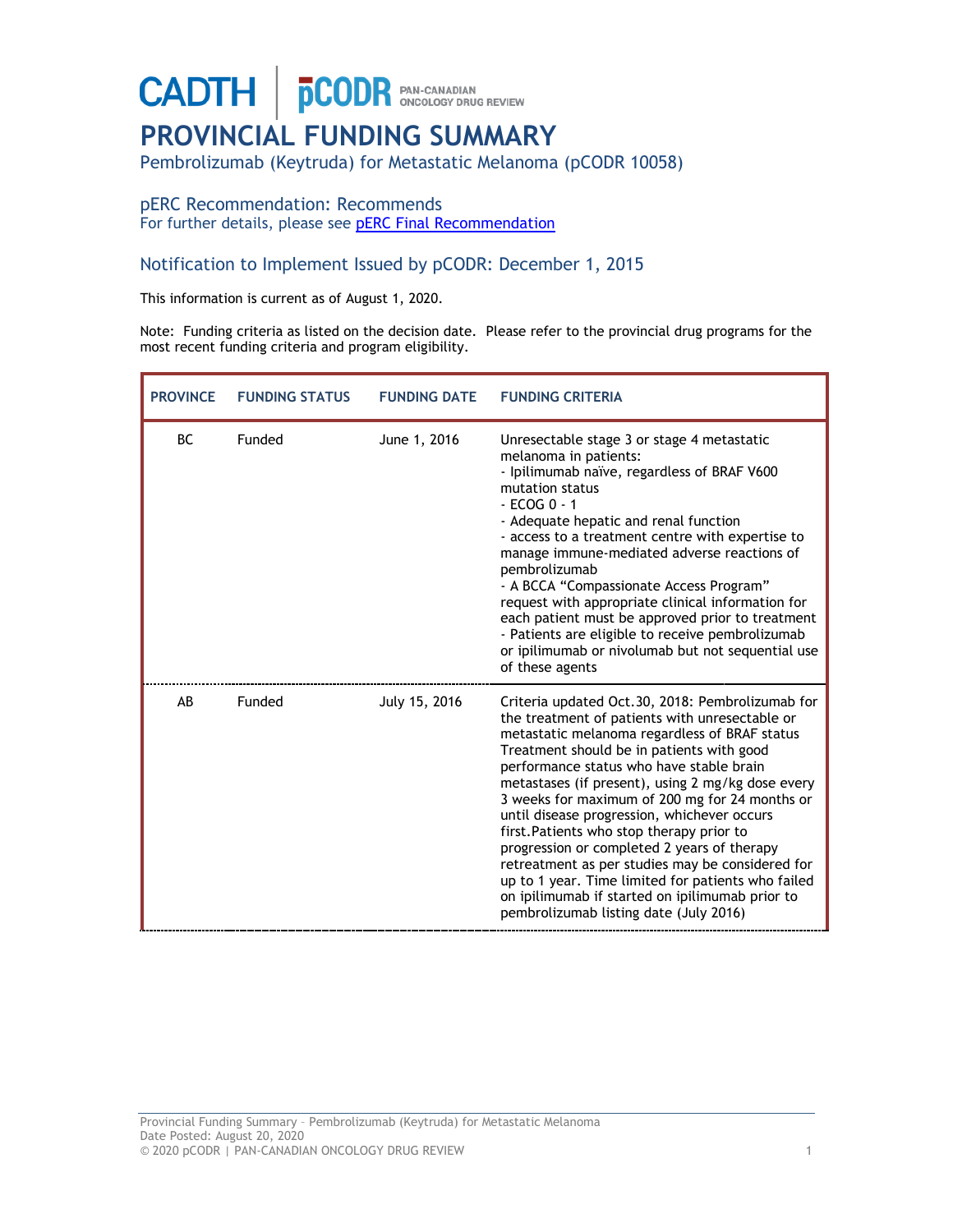| <b>PROVINCE</b> | <b>FUNDING STATUS</b> | <b>FUNDING DATE</b> | <b>FUNDING CRITERIA</b>                                                                                                                                                                                                                                                                                                                                                                                                                                                                                                                                                                                                                                                                                                                                                                                        |
|-----------------|-----------------------|---------------------|----------------------------------------------------------------------------------------------------------------------------------------------------------------------------------------------------------------------------------------------------------------------------------------------------------------------------------------------------------------------------------------------------------------------------------------------------------------------------------------------------------------------------------------------------------------------------------------------------------------------------------------------------------------------------------------------------------------------------------------------------------------------------------------------------------------|
| <b>SK</b>       | Funded                | May 20, 2016        | Treatment of patients with advanced<br>(unresectable or metastatic) melanoma as a<br>single agent at a dose of 2 mg/kg every 3 weeks<br>for 24 months or until disease progression,<br>according to the following criteria:<br>First line checkpoint inhibitor immunotherapy<br>in patients naïve to Ipilimumab treatment<br>(patients with BRAF mutation positive tumors<br>may or may not have received BRAF targeted<br>therapy)<br>After failure of Ipilimumab (and may have<br>$\bullet$<br>also failed BRAF targeted therapy) only for<br>patients who received Ipilimumab before the<br>effective funding date of Pembrolizumab<br>(May 2016)<br>Treatment in either setting is for patients<br>٠<br>with an ECOG performance status of 0 or 1,<br>and who have stable brain metastases (if<br>present) |
| <b>MB</b>       | Funded                | May 30, 2016        | i) For the treatment of patients with unresectable<br>or metastatic melanoma who have not received<br>prior treatment with ipilimumab. Patients with<br>BRAF V600 mutation positive melanoma may have<br>received prior BRAF inhibitor or MEK inhibitor.<br>ii) For the treatment of patients with<br>unresectable or metastatic melanoma and disease<br>progression following ipilimumab therapy and, if<br>BRAF V600 mutation positive, following a BRAF or<br>MEK inhibitor. Eligibility will be for patients who<br>received ipilimumab prior to May 30th, 2016.<br>iii) Patients require to have an Eastern<br>Cooperative Oncology Group performance status<br>of 0 or 1.                                                                                                                                |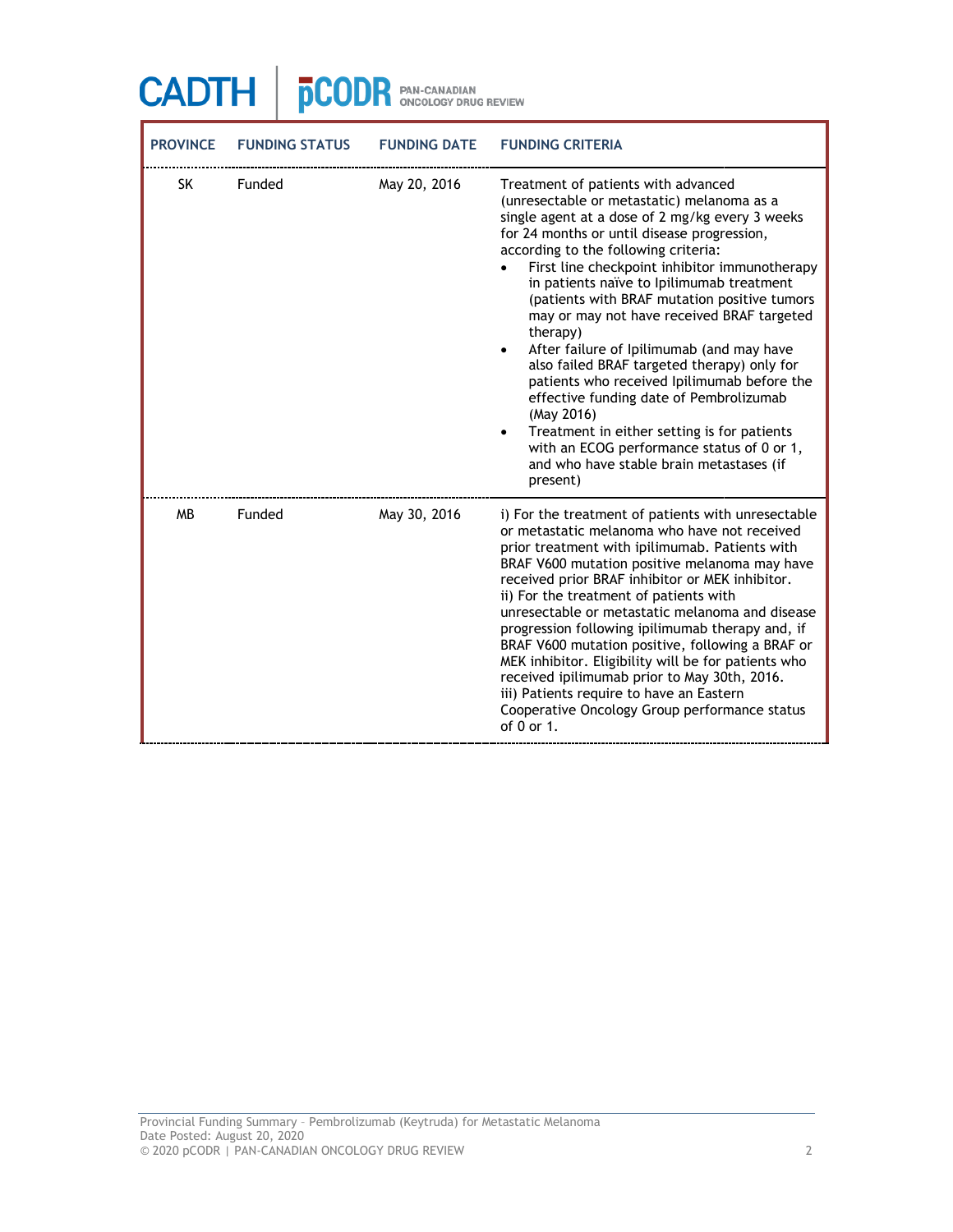| <b>PROVINCE</b> | <b>FUNDING STATUS</b> | <b>FUNDING DATE</b> | <b>FUNDING CRITERIA</b>                                                                                                                                                                                                                                                                                                                                                                                                                                                                                                                                                                                                                                                                                                                                                                                                                                                                                                                                                                                                                                                                                                                                   |
|-----------------|-----------------------|---------------------|-----------------------------------------------------------------------------------------------------------------------------------------------------------------------------------------------------------------------------------------------------------------------------------------------------------------------------------------------------------------------------------------------------------------------------------------------------------------------------------------------------------------------------------------------------------------------------------------------------------------------------------------------------------------------------------------------------------------------------------------------------------------------------------------------------------------------------------------------------------------------------------------------------------------------------------------------------------------------------------------------------------------------------------------------------------------------------------------------------------------------------------------------------------|
| ON              | Funded                | June 2, 2016        | For the treatment of patients with advanced<br>melanoma (unresectable or metastatic melanoma)<br>for the following: - Patients who are naive to<br>ipilimumab treatment (patients with BRAF<br>mutation positive may or may not have received<br>BRAF targeted therapy) - Patients have failed<br>ipilimumab*, and if BRAF mutation positive, have<br>also failed BRAF mutation therapy - Treatment in<br>either setting should be in patients with an ECOG<br>performance status of 0 or 1, and who have stable<br>brain metastasis. Treatment should be continued<br>until disease progression or to a maximum of 24<br>months of equivalent therapy, whichever comes<br>first. Update (April 4, 2019): For patients treated<br>with anti-PD-1 monotherapy (instead of<br>combination nivolumab plus ipilimumab) in the<br>metastatic setting, ipilimumab monotherapy will<br>be funded as a subsequent line of therapy<br>provided that funding criteria are met. Update<br>(June 10, 2020): Pembrolizumab retreatment, for<br>up to an additional 12 months' worth of therapy,<br>can be considered at the point of confirmed<br>disease progression. |
| <b>NS</b>       | Funded                | June 2, 2016        | As a single agent treatment option for patients<br>with advanced melanoma (unresectable or<br>metastatic melanoma) for the following<br>indications: Ipilimumab Naïve: Patients who are<br>naïve to ipilimumab treatment (patients with<br>BRAF mutation positive may or may not have<br>received BRAF targeted therapy).<br>OR Progression Post Ipilimumab (legacy patients<br>only*): Patients who have failed ipilimumab and if<br>BRAF mutation positive have also failed BRAF<br>mutation therapy. (*pertains to eligible patients<br>prior to funding of pembrolizumab) Patients in<br>either setting should have an ECOG PS 0 or 1 and<br>if present stable brain metastases.<br>Treatment duration in either patient population<br>can continue for 24 months or until disease<br>progression, whichever comes first.<br>Sequencing of anti-CTLA-4 immunotherapy agents<br>(eg ipilimumab) post PD-1 inhibitors is not<br>funded.                                                                                                                                                                                                                 |